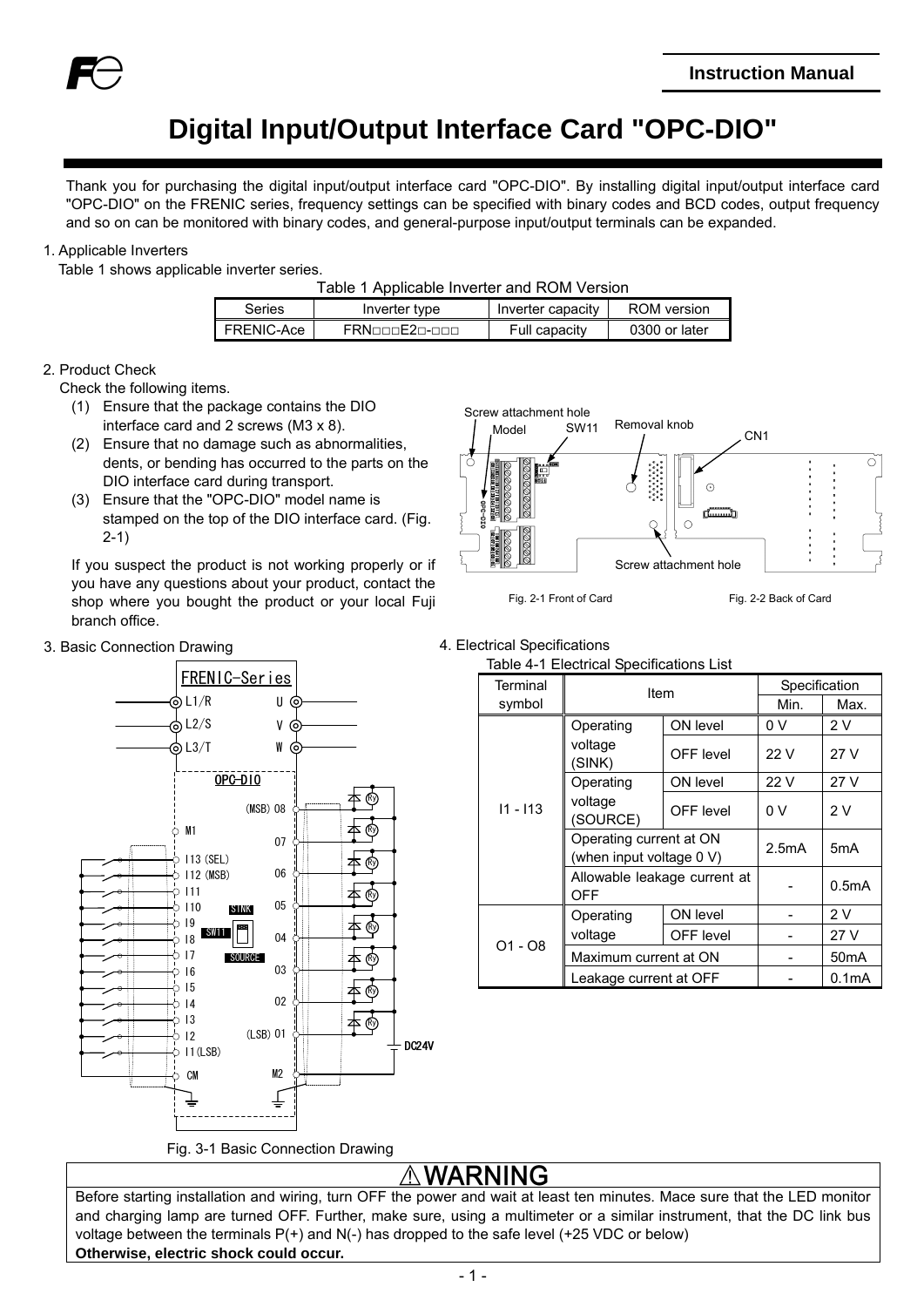

# 6. Terminal Functions

Table 6-1 shows a list of terminal functions.

| Table 5-1 Terminal Specifications                                                                              |                |  |  |  |  |  |
|----------------------------------------------------------------------------------------------------------------|----------------|--|--|--|--|--|
| Terminal size                                                                                                  | M <sub>2</sub> |  |  |  |  |  |
| Tightening torque $(N \cdot m)$                                                                                | $0.19 + 10%$   |  |  |  |  |  |
| Recommended wire size *                                                                                        | AWG22 - 24     |  |  |  |  |  |
| Stripped wire length (mm)                                                                                      | 5              |  |  |  |  |  |
| * An insulated wire with allowable<br>temperature of 105 $\degree$ C (UL compliant<br>product) is recommended. |                |  |  |  |  |  |

| Table 6-1 Terminal Function List |                             |                                                                                                                                                                                                                                                                                                                                                                                                                                                                                                                                                                                                                                                                                                                          |  |  |  |  |  |
|----------------------------------|-----------------------------|--------------------------------------------------------------------------------------------------------------------------------------------------------------------------------------------------------------------------------------------------------------------------------------------------------------------------------------------------------------------------------------------------------------------------------------------------------------------------------------------------------------------------------------------------------------------------------------------------------------------------------------------------------------------------------------------------------------------------|--|--|--|--|--|
| Terminal<br>symbol               | Terminal name               | Terminal function description                                                                                                                                                                                                                                                                                                                                                                                                                                                                                                                                                                                                                                                                                            |  |  |  |  |  |
| $11 - 113$                       | Digital input 1 to 13       | (1) Frequency can be set with a setting method for all frequencies set with<br>function code o20. In this case, terminal I13 is a hold input signal.<br>Furthermore, frequency settings can be given polarity with o19.<br>Refer to the respective inverter user's manuals for details.<br>(2) These terminals can be used as general-purpose input terminals<br>(inverter unit X terminal or equivalent).<br>Functions can be selected from o101 to o113. Assign input signals<br>requiring responsiveness to the inverter unit side X terminal.<br>(3) SW11 can be used to switch between the SINK and SOURCE<br>methods.<br>The minimum permissible variation width of input terminal signals is 2<br>[ms] or higher. |  |  |  |  |  |
| M <sub>1</sub>                   | External power supply input | This is a power supply terminal used for external power supplies (+22 to<br>+27 VDC).                                                                                                                                                                                                                                                                                                                                                                                                                                                                                                                                                                                                                                    |  |  |  |  |  |
| <b>CM</b>                        | Digital common              | This is a common terminal for digital input signals.<br>It has the same electric potential as inverter unit terminal CM.                                                                                                                                                                                                                                                                                                                                                                                                                                                                                                                                                                                                 |  |  |  |  |  |
| $O1 - O8$                        | Transistor output 1 to 8    | (1) All types of monitor data (output frequency, output current, etc)<br>set with function code o21 can be output as 8-bit binary output signals.<br>(2) When function code o21 is set to 99, all output terminals can be used<br>as general-purpose output terminals (inverter unit Y terminal or<br>equivalent).<br>Functions can be selected from o01 to o08.<br>Refer to the respective inverter user's manuals for details.<br>Assign output signals requiring responsiveness to the inverter unit side<br>Y terminal.                                                                                                                                                                                              |  |  |  |  |  |
| M <sub>2</sub>                   | Transistor output common    | This is a common terminal for transistor output signals.<br>Inverter unit terminals CM, 11, and CMY are insulated.                                                                                                                                                                                                                                                                                                                                                                                                                                                                                                                                                                                                       |  |  |  |  |  |

# 7. Option Communication Error  $(E - 4)$

This error occurs when a communication error occurs between the digital I/O card and inverter unit.

| Cause                                                                                                  | Check and countermeasure                                                                                                                                                                                                                                                                                   |
|--------------------------------------------------------------------------------------------------------|------------------------------------------------------------------------------------------------------------------------------------------------------------------------------------------------------------------------------------------------------------------------------------------------------------|
| There is a problem with<br>(1)<br>the<br>connection between the digital I/O<br>card and inverter unit. | Check whether the option connection cable between the<br>digital I/O card and inverter unit is connected properly, and<br>ensure that the cable fits securely into the adapter<br>connector.<br>$\rightarrow$ Connect the option connection cable properly.<br>Insert securely into the adapter connector. |
| Influenced by strong noise from<br>(2)<br>surroundings                                                 | Check noise countermeasures (connection status, signal<br>and communication cable/main circuit<br>wiring<br>wire<br>installation, etc.)<br>$\rightarrow$ Improve noise countermeasures.                                                                                                                    |

Note: There may also be a problem with the connection between the digital I/O card and inverter unit ( $E^{-4}$  does not appear) when the code for function code o (option function) does not appear. In this case also, check whether the option connection cable is connected properly.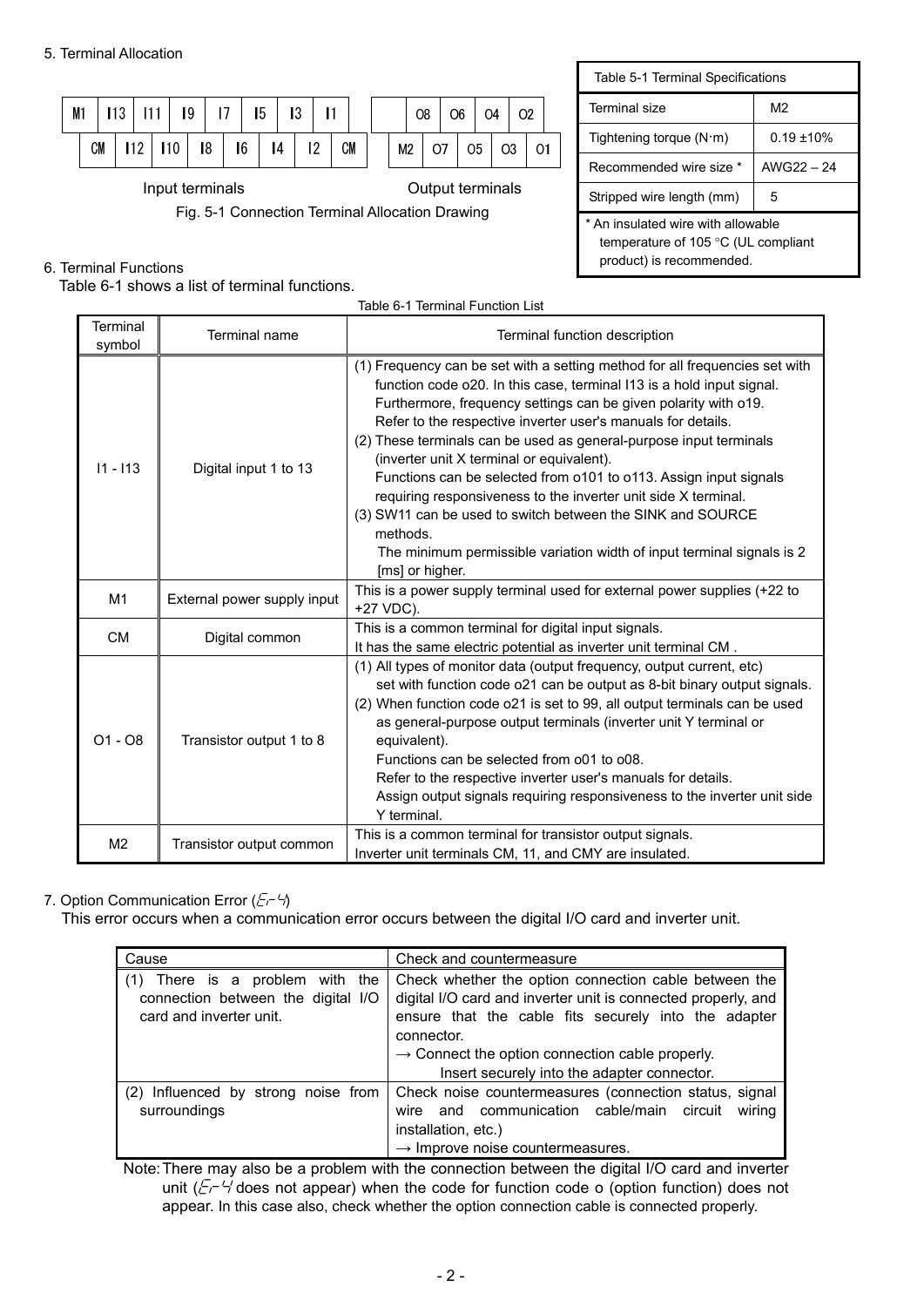### 8. I/O Interface

- 8-1. Input Interface
- 8-1-1. Switching Between Digital Input Terminal (I1 I13) SINK/SOURCE Methods

Switching between input terminal (I1 - I13) SINK and SOURCE methods is possible with switch SW11. Refer to Table 8-1 and set the input method.

|                       | Table 0-1 OWILGH OVER LIST ORIGING |                                                  |
|-----------------------|------------------------------------|--------------------------------------------------|
| Input method          |                                    | Switch setting                                   |
| SINK method (default) | Switches to SINK<br>side.          | <b>SINK</b><br><b>SW11</b><br>▩<br><b>SOURCE</b> |
| SOURCE method         | Switches to<br>SOURCE side.        | <b>SINK</b><br><b>SW11</b><br>▥                  |

#### Table 8-1 Switch SW11 Setting

It is also possible to switch between the SINK and SOURCE methods for inverter unit digital input terminals. Set the SINK/SOURCE method setting the same as that for the inverter unit.

# 8-1-2. Connecting with Digital Input Terminal (I1 - I13) SINK/SOURCE Methods

The digital input interface circuit connection method is shown in Table 8-2.



### Table 8-2 Input Interface Circuit Connection Method

8-1-3. Contact Use Precaution

If configuring input circuits with contacts, use contacts that don't cause contact defects (contacts with high contact reliability).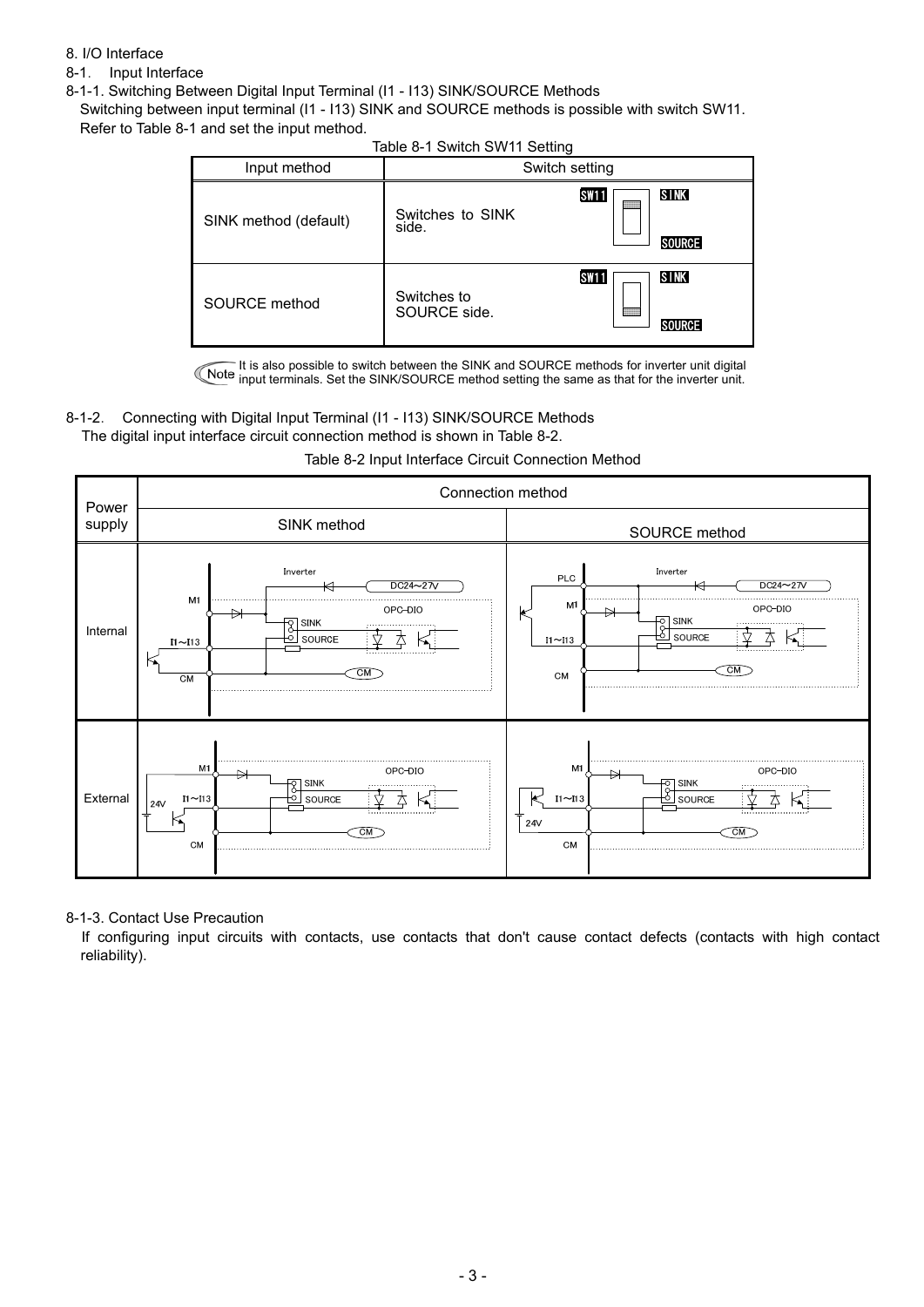# 8-2. Output Interface

The output interface circuit connection method is shown in Table 8-3.



9. I/O Check

The I/O status of external signals can be displayed on the LED monitor with program mode menu No.4 "I/O Check" on the keypad. (\*)

The digital interface option I/O signal status can be displayed with an "LED segment ON/OFF indication" and "hexadecimal indication".

Assignment of each signal is as follows.

(\*) Refer to the inverter unit instruction manual for details on menu No.4 "I/O Check".

### LED4 LED3 LED2 LED1



Table 9-1 LED Segment ON/OFF Indication

| Segment | LED4 | LED <sub>3</sub> | LED <sub>2</sub> | LED1 |
|---------|------|------------------|------------------|------|
| а       |      | Ω1               | 19               |      |
| D       |      | O <sub>2</sub>   | 110              | I2   |
| с       |      | O <sub>3</sub>   | 111              | l3   |
|         |      | O4               | 112              |      |
| e       |      | O <sub>5</sub>   | 113              | 15   |
|         |      | O <sub>6</sub>   |                  | 16   |
|         |      |                  |                  |      |
| dc      |      | O8               |                  | 18   |
|         |      |                  |                  |      |

Table 9-2 Hexadecimal Indication with 7 Segment LED

| LED No.    |    |    | ED4- |     |     |    | ED3. |    |    |    | LED2           |                |                | LED1 |    |    |
|------------|----|----|------|-----|-----|----|------|----|----|----|----------------|----------------|----------------|------|----|----|
| <b>Bit</b> | 15 | 14 | 13   | 12  | 11  | 10 | 9    | 8  |    | 6  | ა              | 4              | ≏<br>J         |      |    |    |
| Input      |    |    |      | 113 | 112 | 11 | 110  | 19 | 18 | 17 | 16             | 15             | 14             | 13   | 12 | 11 |
| terminal   |    |    |      |     |     |    |      |    |    |    |                |                |                |      |    |    |
| Output     |    |    |      |     |     | -  | -    |    | O8 | O7 | O <sub>6</sub> | O <sub>5</sub> | O <sub>4</sub> | O3   | O2 | O1 |
| terminal   |    |    |      |     |     |    |      |    |    |    |                |                |                |      |    |    |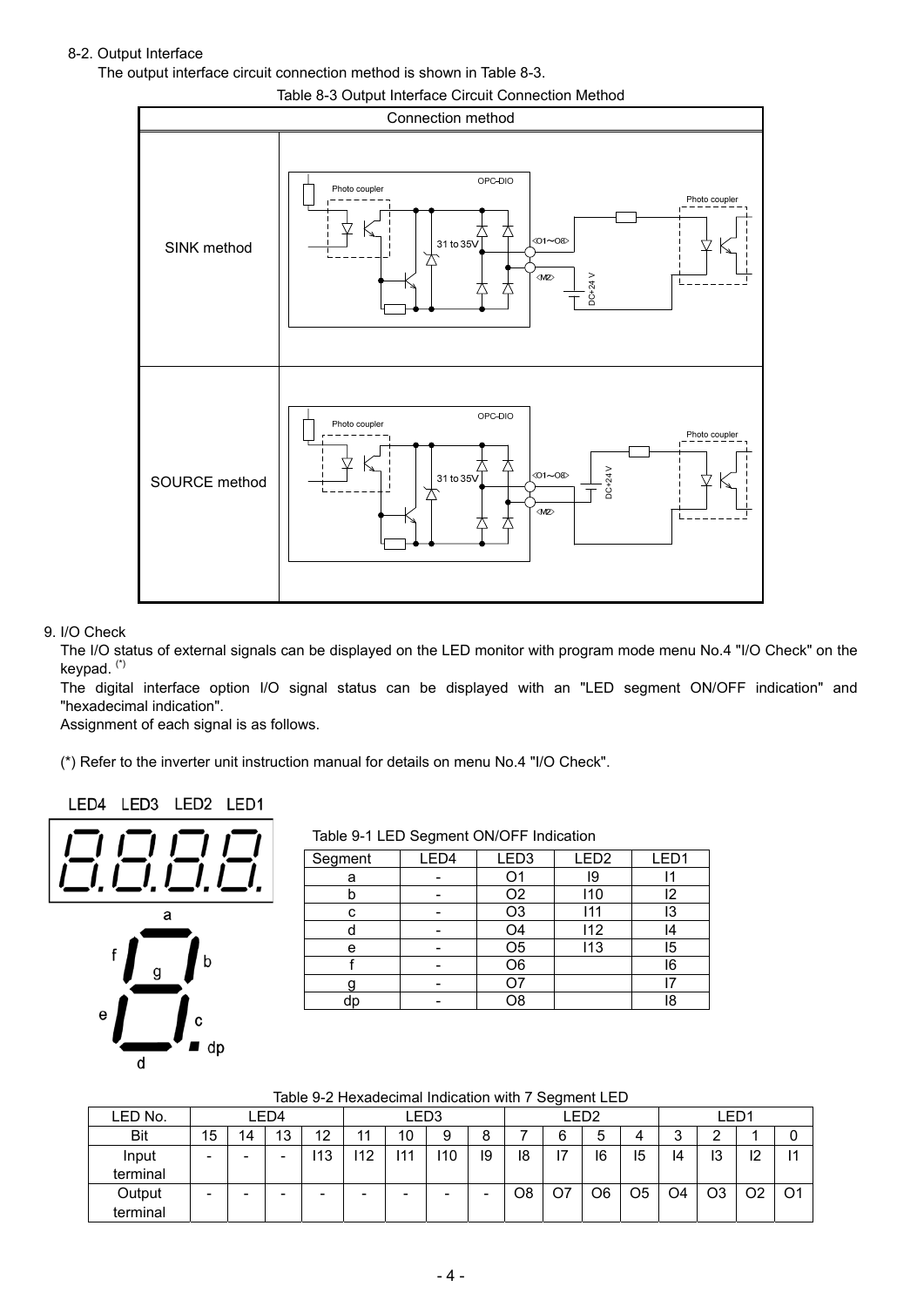### 10. Function Code Settings

To enable frequency setting input from this interface card, it is necessary to set "11" (digital input interface) for function code F01 (frequency setting 1) or C30 (frequency setting 2). Furthermore, the frequency setting polarity and input mode are set with option function code o20 (DI mode selection).

Monitor items assigned to digital output signals for this interface card is set with option function code o21 (DO mode selection).

# 10-1. Function Code List

| Function<br>code | Function code<br>details                   |                | Data                               |                                            | Data content                            | Remarks                                                                                                                               |
|------------------|--------------------------------------------|----------------|------------------------------------|--------------------------------------------|-----------------------------------------|---------------------------------------------------------------------------------------------------------------------------------------|
|                  | Frequency                                  |                |                                    | Frequency setting with DIO option          |                                         |                                                                                                                                       |
| F01<br>(C30)     | selection 1<br>(Frequency<br>selection 2)  |                | Other<br>than 11                   | data item                                  | Frequency setting corresponding to each |                                                                                                                                       |
| o <sub>20</sub>  | Input mode<br>selection                    |                | 0                                  | 8-bit binary setting                       |                                         | Note: I13 is a dedicated terminal for hold signals.<br>. Input data (I1 to I12) is received when I13=0.                               |
|                  |                                            |                | $\mathbf{1}$                       | 12-bit binary setting                      |                                         | . Input data (I1 to I12) is not received when I13=1.                                                                                  |
|                  |                                            |                | 4                                  | BCD 3 digit setting 0 to 99.9              |                                         |                                                                                                                                       |
|                  |                                            |                | 5                                  | BCD 3 digit setting 0 to 500               |                                         |                                                                                                                                       |
|                  |                                            |                | 99                                 | General-purpose input processing           |                                         | General-purpose input functions can be selected with<br>o101 to o113.                                                                 |
| o101 - o113      | Terminal I1 to I13<br>function selection   |                |                                    | Same as inverter unit function code E01    |                                         | Valid when o20=99                                                                                                                     |
| Function<br>code | Function code<br>details                   | Data           |                                    | Monitor content                            |                                         | Remarks                                                                                                                               |
| 021              | Output mode<br>selection                   | $\mathbf 0$    | (before                            | Output frequency<br>slide<br>compensation) | 100%/8-bit                              | (Output frequency/max. output frequency) x 255                                                                                        |
|                  |                                            | $\mathbf{1}$   | (after                             | Output frequency<br>slide<br>compensation) | 100%/8-bit                              | (Output frequency/max. output frequency) x 255                                                                                        |
|                  |                                            | 2              |                                    | Output current                             | 200%/8-bit                              | (Output current/(inverter rated output current x 2) x 255                                                                             |
|                  |                                            | 3              |                                    | Output voltage                             | 100%/8-bit                              | (Output voltage/250 V) x 255: 200 V series<br>(Output voltage/500V) x 255: 400 V series                                               |
|                  |                                            | 4              |                                    | Output torque                              | 200%/8-bit                              | (Output torque/(motor rated torque x 2)) x 255                                                                                        |
|                  |                                            | 5              |                                    | Load factor                                | 200%/8-bit                              | (Load factor/(motor rated load x 2)) x 255                                                                                            |
|                  |                                            | 6              |                                    | Power consumption                          | 200%/8-bit                              | (Power consumption/(inverter rated output x 2) x 255                                                                                  |
|                  |                                            | $\overline{7}$ | PID.<br>(PV)                       | feedback<br>value                          | 100%/8-bit                              | (PID feedback value/100% of feedback value) x 255                                                                                     |
|                  |                                            | 8              | Detected                           | speed/estimated speed                      | 100%/8-bit                              | (PG feedback frequency/max. output frequency) x 255                                                                                   |
|                  |                                            | 9              | Intermediate DC circuit<br>voltage |                                            | 100%/8-bit                              | 200 V series: (Intermediate DC circuit voltage/500 [V]) x<br>255<br>400 V series: (Intermediate DC circuit voltage/1000 [V]) x<br>255 |
|                  |                                            | 13             |                                    | Motor output                               | 200%/8-bit                              | (Motor output/(motor rated output x 2)) x 255                                                                                         |
|                  |                                            | 15             |                                    | PID command (SV)                           | 100%/8-bit                              | (PID command/100% of feedback value) x 255                                                                                            |
|                  |                                            | 16             |                                    | PID output (MV)                            | 100%/8-bit                              | (PID output/max. output frequency) x 255                                                                                              |
|                  |                                            | 17             | deviation                          | Synchronous<br>angle                       | $±180$ deg./7-bit                       | (± synchronous angle deviation/180 deg.) x 127                                                                                        |
|                  |                                            | Inverter<br>18 |                                    | cooling<br>fin<br>temperature              | 200 °C/8-bit                            | (Inverter cooling fin temperature/200 $\degree$ C) x 255                                                                              |
|                  |                                            | 21             |                                    | PG feedback value (PV)                     | 100%/8-bit                              | (PG feedback frequency/max. output frequency) x 255                                                                                   |
|                  |                                            | 99             |                                    | Individual signal output                   |                                         | General-purpose output functions can be selected with o01 to o08.                                                                     |
| o01 to 08        | Terminal 01 to<br>08 function<br>selection |                | code E20                           | Same as inverter unit function             | Valid when $o21 = 99$                   |                                                                                                                                       |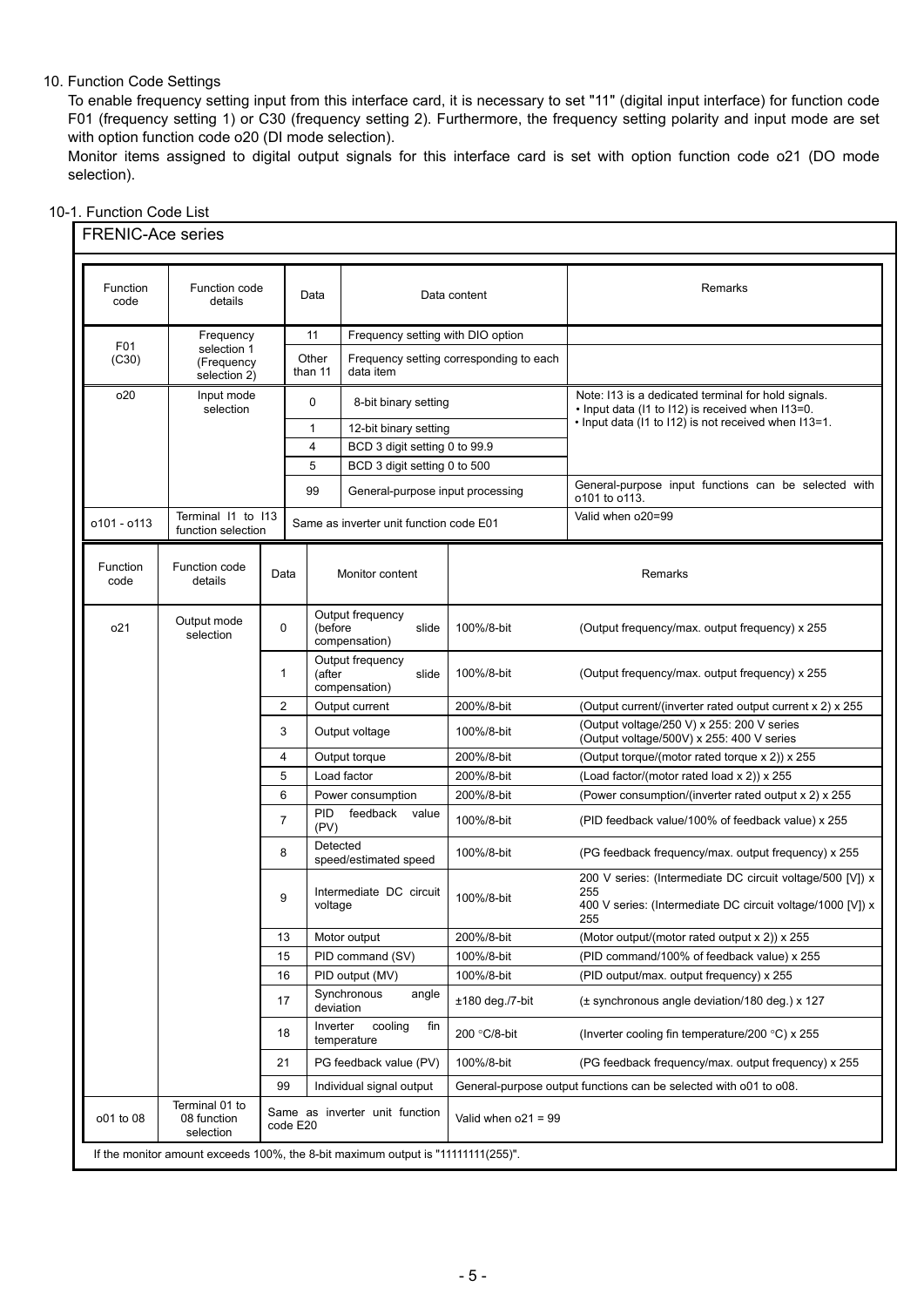## 11. Detailed Function Description

A detailed function description when each function code is set is shown in Table 11-1, Table 11-2, and Table 11-3. Table 11-1 Detailed Function Description (Input)

| Function<br>code | Data        | Input signal<br>name                                  | Table TI-T Detailed Function Description (imput<br>Terminal function and setting content description                                                                                                                                                                                                                                                                                                                                                                                                                                         |
|------------------|-------------|-------------------------------------------------------|----------------------------------------------------------------------------------------------------------------------------------------------------------------------------------------------------------------------------------------------------------------------------------------------------------------------------------------------------------------------------------------------------------------------------------------------------------------------------------------------------------------------------------------------|
| 020              | $\mathbf 0$ | 8-bit binary<br>frequency setting                     | <b>MSB</b><br>LSB<br>$113$   $112$   $111$   $110$   $19$<br>18<br> 7<br> 6<br>15<br>13<br>12<br>14<br>$\vert$ 11<br>Invalid<br>Frequency setting<br>Sign bit when $o19 = "1"$<br>Hold signal<br>Data update possible when I13 = "0"<br>Data update not possible when I13 = "1"<br>(1) Set resolution = set max. frequency $x(1/255)$<br>(2) Upper/lower limiters are given priority.                                                                                                                                                        |
|                  | 1           | 12-bit binary<br>frequency setting                    | <b>MSB</b><br><b>LSB</b><br>$113$   $112$   $111$   $110$   $19$<br>18<br>15<br> 4<br>16<br>$\overline{3}$<br>$ 2\rangle$<br>17<br>$\vert$ 11<br>Frequency setting<br>Sign bit when o19 = "1"<br>Hold signal<br>Data update possible when I13 = "0"<br>Data update not possible when I13 = "1"<br>(1) Set resolution = set max. frequency x (1/4095)<br>(2) Upper/lower limiters are given priority.                                                                                                                                         |
|                  | 4           | BCD 3-digit<br>frequency setting<br>$(0.0 - 99.9 Hz)$ | <b>MSB</b><br><b>LSB</b><br>113 112 111 110 19<br> 8 <br>15<br>17<br>16<br> 4<br>$\overline{3}$<br> 2<br>$\mathsf{I}$<br>10Hz position<br>1Hz position<br>0.1Hz position<br>Hold signal<br>Data update possible when I13 = "0"<br>Data update not possible when I13 = "1"<br>(1) Frequency can be set in the 0.0 to 99.9Hz (set resolution = $0.1$ Hz) range.<br>(2) Upper/lower limiters are given priority.<br>(3) When values greater to or equal than the maximum output frequency are<br>input, the maximum output frequency is output. |
|                  | 5           | BCD 3-digit<br>frequency setting<br>$(0 - 500Hz)$     | <b>MSB</b><br><b>LSB</b><br>$113$   $112$   $111$   $110$   $19$<br>18<br>15<br>13<br> 6<br>12<br>17<br>10Hz position<br>100Hz position<br>1Hz position<br>Hold signal<br>Data update possible when I13 = "0"<br>Data update not possible when I13 = "1"<br>(1) Frequency can be set in the 0 to 500Hz (set resolution = $1$ Hz) range.<br>(2) Upper/lower limiters are given priority.<br>(3) When values greater to or equal than the maximum output frequency are<br>input, the maximum output frequency is output.                       |
|                  | 99          | General-purpose<br>input                              | <b>MSB</b><br>LSB<br>113 112 111 110 19<br>18<br>15<br>$\overline{17}$<br> 6 <br>14<br>13<br>$ 2\rangle$<br>$\overline{11}$<br>General-purpose<br>The input operation for each signal is the same as that for the inverter unit<br>general-purpose input function.                                                                                                                                                                                                                                                                           |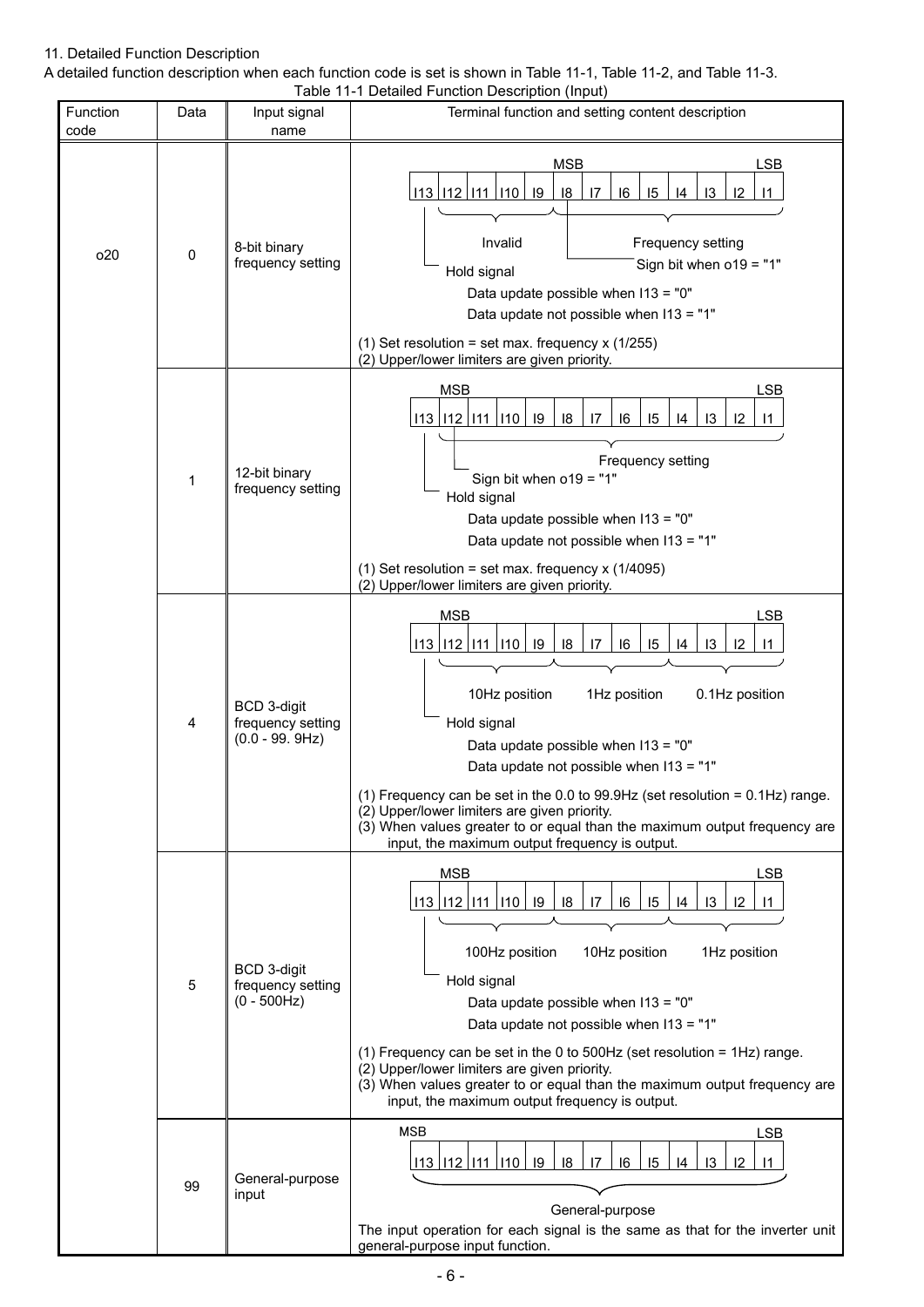Table 11-2 Detailed Function Description (Output)

| Function<br>code | Data               | Output signal name                                 | Terminal function and setting content description                                                                                                          |
|------------------|--------------------|----------------------------------------------------|------------------------------------------------------------------------------------------------------------------------------------------------------------|
| 021              | $\pmb{0}$          | Output frequency<br>(before slide<br>compensation) | <b>LSB</b><br><b>MSB</b><br>08<br>07<br>06<br>05<br>04<br>03<br>02<br>01<br>100% of max. output frequency / 8-bit                                          |
|                  | 1                  | Output frequency<br>(after slide compensation)     | <b>MSB</b><br><b>LSB</b><br>08<br>07<br>06<br>05<br>04<br>03<br>02<br>01<br>100% of max. output frequency / 8-bit                                          |
|                  | $\overline{2}$     | Output current                                     | <b>MSB</b><br><b>LSB</b><br>08<br>07<br>06<br>05<br>04<br>03<br>02<br>01<br>200% of inverter rated output current / 8-bit                                  |
|                  | 3                  | Output voltage                                     | <b>MSB</b><br><b>LSB</b><br>08<br>07<br>06<br>05<br>04<br>03<br>$02\,$<br>01<br>100% of 250 V / 8-bit: 200 V series<br>100% of 500 V / 8-bit: 400 V series |
|                  | Output torque<br>4 |                                                    | LSB<br><b>MSB</b><br>07<br>06<br>05<br>04<br>03<br>$02\,$<br>08<br>01<br>200% of motor rated torque / 8-bit                                                |
|                  | 5                  | Load factor                                        | <b>MSB</b><br><b>LSB</b><br>05<br>$02\,$<br>08<br>07<br>06<br>04<br>03<br>01<br>200% of motor rated load / 8-bit                                           |
|                  | 6                  | Power consumption                                  | <b>MSB</b><br><b>LSB</b><br>07<br>$05\,$<br>03<br>02<br>$08\,$<br>06<br>04<br>01<br>200% of inverter rated output / 8-bit                                  |
|                  | $\overline{7}$     | PID feedback value (PV)                            | <b>MSB</b><br><b>LSB</b><br>07<br>05<br>03<br>$02\,$<br>08<br>06<br>04<br>01<br>100% of feedback value / 8-bit                                             |
|                  | 8                  | Detected speed/estimated<br>speed                  | <b>MSB</b><br><b>LSB</b><br>08<br>07<br>06<br>05<br>04<br>$02\,$<br>01<br>03<br>100% of max. output frequency / 8-bit                                      |